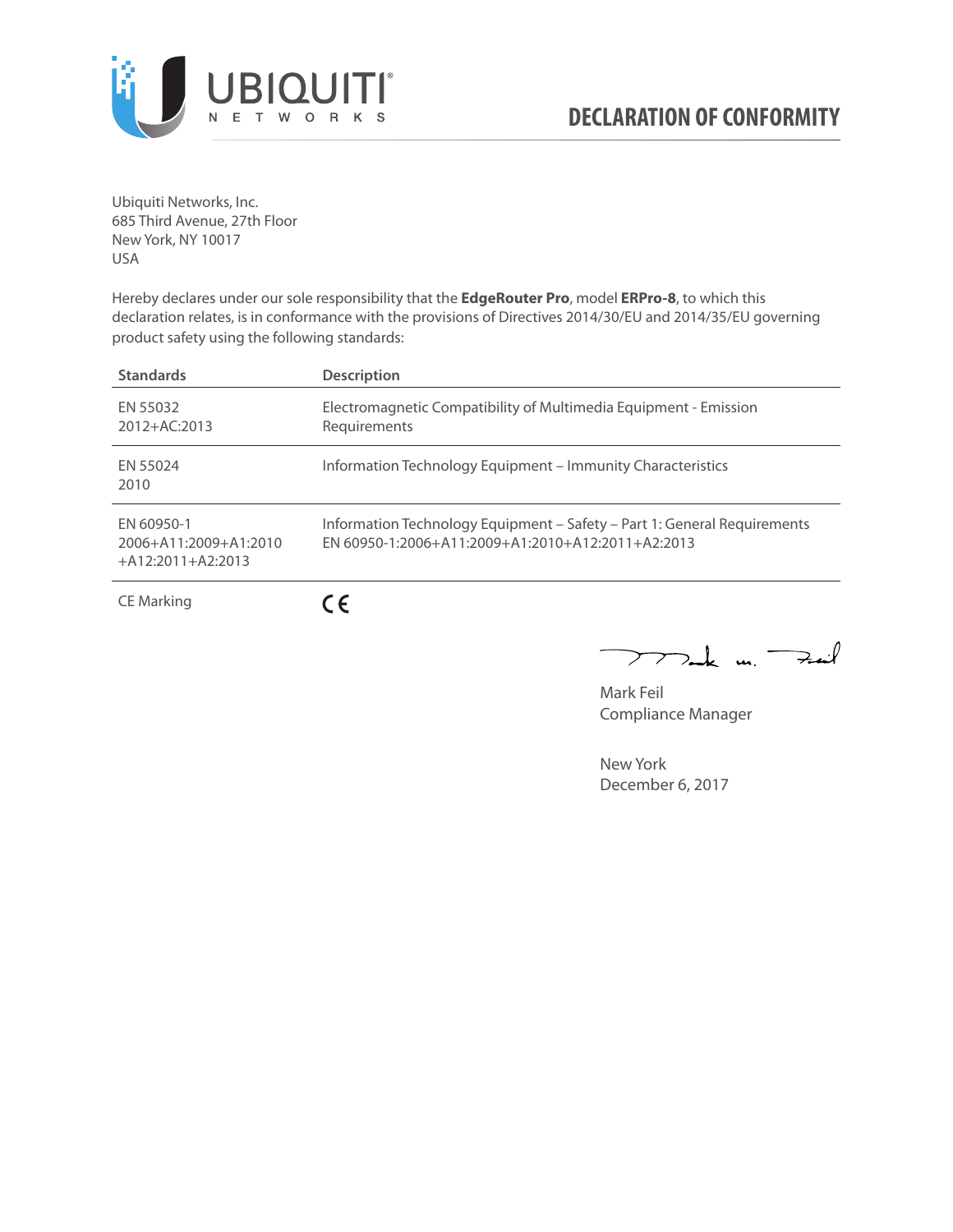

# **български** [Bulgarian]

С настоящото UBIQUITI NETWORKS декларира, че това устройство ERPro-8 е в съответствие със съществените изисквания и други приложими разпоредби на Директиви 2014/30/ЕС, 2014/35/ЕС.

# **Hrvatski** [Croatian]

UBIQUITI NETWORKS ovim putem izjavljuje da je ovaj uređaj ERPro-8 sukladan osnovnim zahtjevima i ostalim bitnim odredbama Direktiva 2014/30/EU, 2014/35/EU.

# **Čeština** [Czech]

UBIQUITI NETWORKS tímto prohlašuje, že toto ERPro-8 zařízení, je ve shodě se základními požadavky a dalšími příslušnými ustanoveními směrnic 2014/30/EU, 2014/35/EU.

### **Dansk** [Danish]

Hermed, UBIQUITI NETWORKS, erklærer at denne ERPro-8 enhed, er i overensstemmelse med de væsentlige krav og øvrige relevante krav i direktiver 2014/30/EU, 2014/35/EU.

### **Nederlands** [Dutch]

Hierbij verklaart UBIQUITI NETWORKS, dat deze ERPro-8 apparaat, in overeenstemming is met de essentiële eisen en de andere relevante bepalingen van richtlijnen 2014/30/EU, 2014/35/EU.

### **English**

Hereby, UBIQUITI NETWORKS, declares that this ERPro-8 device, is in compliance with the essential requirements and other relevant provisions of Directives 2014/30/EU, 2014/35/EU.

# **Eesti keel** [Estonian]

Käesolevaga UBIQUITI NETWORKS kinnitab, et antud ERPro-8 seade, on vastavus olulistele nõuetele ja teistele asjakohastele sätetele direktiivide 2014/30/EL, 2014/35/EL.

### **Suomi** [Finnish]

Täten UBIQUITI NETWORKS vakuuttaa, että tämä ERPro-8 laite, on yhdenmukainen olennaisten vaatimusten ja muiden sitä koskevien direktiivien 2014/30/EU, 2014/35/EU.

### **Français** [French]

Par la présente UBIQUITI NETWORKS déclare que l'appareil ERPro-8, est conforme aux exigences essentielles et aux autres dispositions pertinentes des directives 2014/30/UE, 2014/35/UE.

### **Deutsch** [German]

Hiermit erklärt UBIQUITI NETWORKS, dass sich dieses ERPro-8 Gerät, in Übereinstimmung mit den grundlegenden Anforderungen und den anderen relevanten Vorschriften der Richtlinien 2014/30/EU, 2014/35/EU befindet.

# **Ελληνικά** [Greek]

Δια του παρόντος, UBIQUITI NETWORKS, δηλώνει ότι αυτή η συσκευή ERPro-8, είναι σε συμμόρφωση με τις βασικές απαιτήσεις και τις λοιπές σχετικές διατάξεις των οδηγιών 2014/30/EE, 2014/35/EE.

# **Magyar** [Hungarian]

Ezennel UBIQUITI NETWORKS kijelenti, hogy ez a ERPro-8 készülék megfelel az alapvető követelményeknek és más vonatkozó 2014/30/EU, 2014/35/EU irányelvek rendelkezéseit.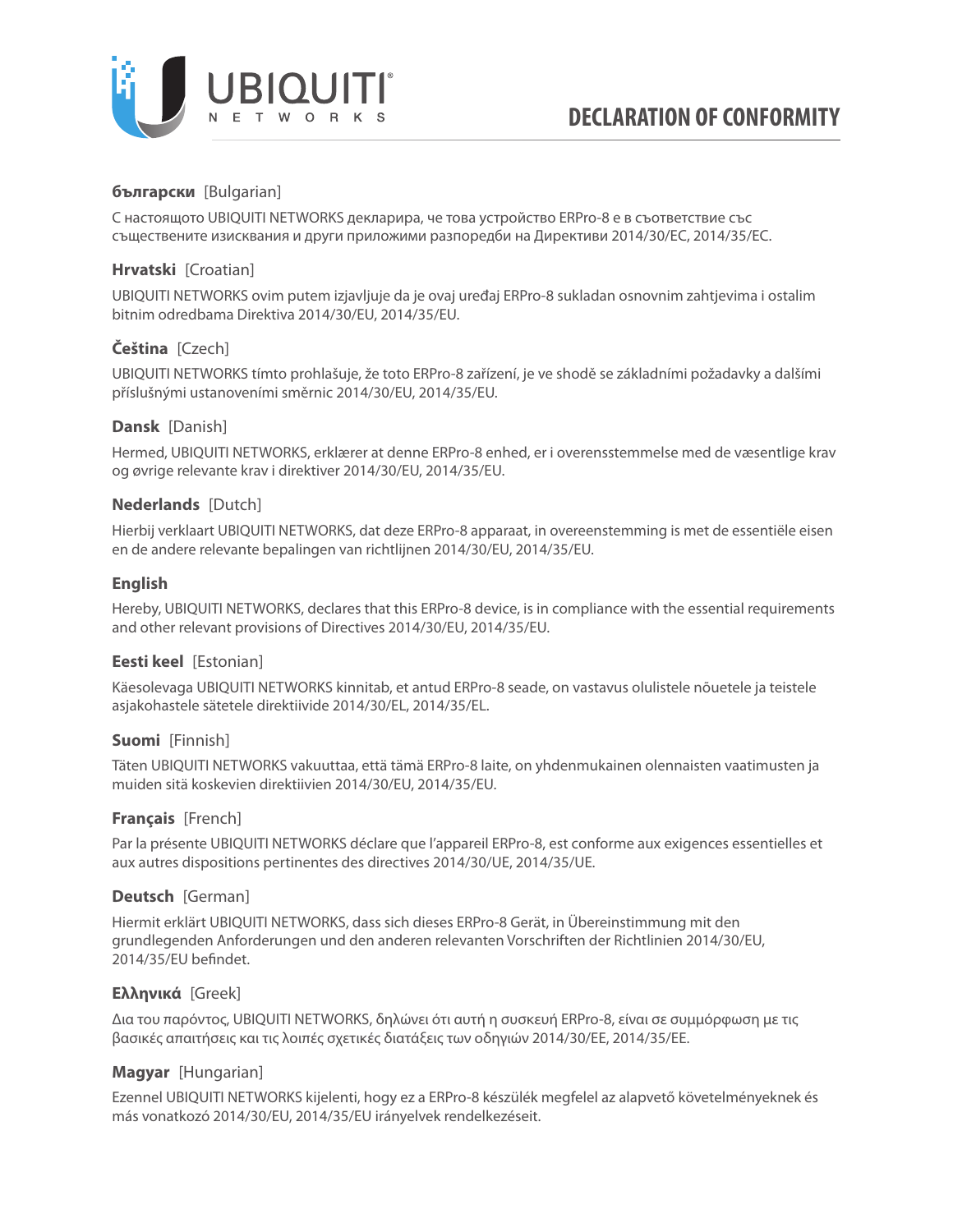

# **Íslenska** [Icelandic]

Hér, UBIQUITI NETWORKS, því yfir að þetta ERPro-8 tæki er í samræmi við grunnkröfur og önnur viðeigandi ákvæði tilskipana 2014/30/ESB, 2014/35/ESB.

# **Italiano** [Italian]

Con la presente, UBIQUITI NETWORKS, dichiara che questo dispositivo ERPro-8, è conforme ai requisiti essenziali ed alle altre disposizioni pertinenti delle direttive 2014/30/UE, 2014/35/UE.

# **Latviešu valoda** [Latvian]

Ar šo, UBIQUITI NETWORKS, deklarē, ka ERPro-8 ierīce, ir saskaņā ar būtiskajām prasībām un citiem attiecīgiem noteikumiem Direktīvās 2014/30/ES, 2014/35/ES.

### **Lietuvių kalba** [Lithuanian]

UBIQUITI NETWORKS deklaruoja, kad šis ERPro-8 įrenginys atitinka esminius reikalavimus ir kitas 2014/30/ES, 2014/35/ES Direktyvų nuostatas.

# **Malti** [Maltese]

Hawnhekk, UBIQUITI NETWORKS, tiddikjara li dan il-mezz ERPro-8 huwa konformi mar-rekwiżiti essenzjali u dispożizzjonijiet rilevanti oħrajn ta 'Direttivi 2014/30/UE, 2014/35/UE.

### **Norsk** [Norwegian]

Herved UBIQUITI NETWORKS, erklærer at denne ERPro-8 enheten, er i samsvar med de grunnleggende kravene og andre relevante bestemmelser i direktivene 2014/30/EU, 2014/35/EU.

# **Polski** [Polish]

Niniejszym, Ubiquiti Networks, oświadcza, że urządzenie ERPro-8, jest zgodny z zasadniczymi wymaganiami oraz pozostałymi stosownymi postanowieniami Dyrektyw 2014/30/UE, 2014/35/UE.

# **Português** [Portuguese]

UBIQUITI NETWORKS declara que este dispositivo ERPro-8, está conforme com os requisitos essenciais e outras disposições das Directivas 2014/30/UE, 2014/35/UE.

### **Română** [Romanian]

Prin prezenta, UBIQUITI NETWORKS declară că acest dispozitiv ERPro-8 este în conformitate cu cerințele esențiale și alte prevederi relevante ale Directivelor 2014/30/UE, 2014/35/UE.

### **Slovenčina** [Slovak]

Týmto UBIQUITI NETWORKS, prehlasuje, že toto ERPro-8 zariadenie, je v súlade so základnými požiadavkami a ďalšími relevantnými ustanoveniami smernice 2014/30/EÚ, 2014/35/EÚ.

### **Slovenščina** [Slovenian]

Družba UBIQUITI NETWORKS izjavlja, da je naprava ERPro-8 v skladu z obveznimi zahtevami in drugimi ustreznimi določbami direktiv 2014/30/EU in 2014/35/EU.

# **Español** [Spanish]

Por medio de la presente UBIQUITI NETWORKS declara que este dispositivo ERPro-8, cumple con los requisitos esenciales y cualesquiera otras disposiciones aplicables o exigibles de las Directivas 2014/30/UE, 2014/35/UE.